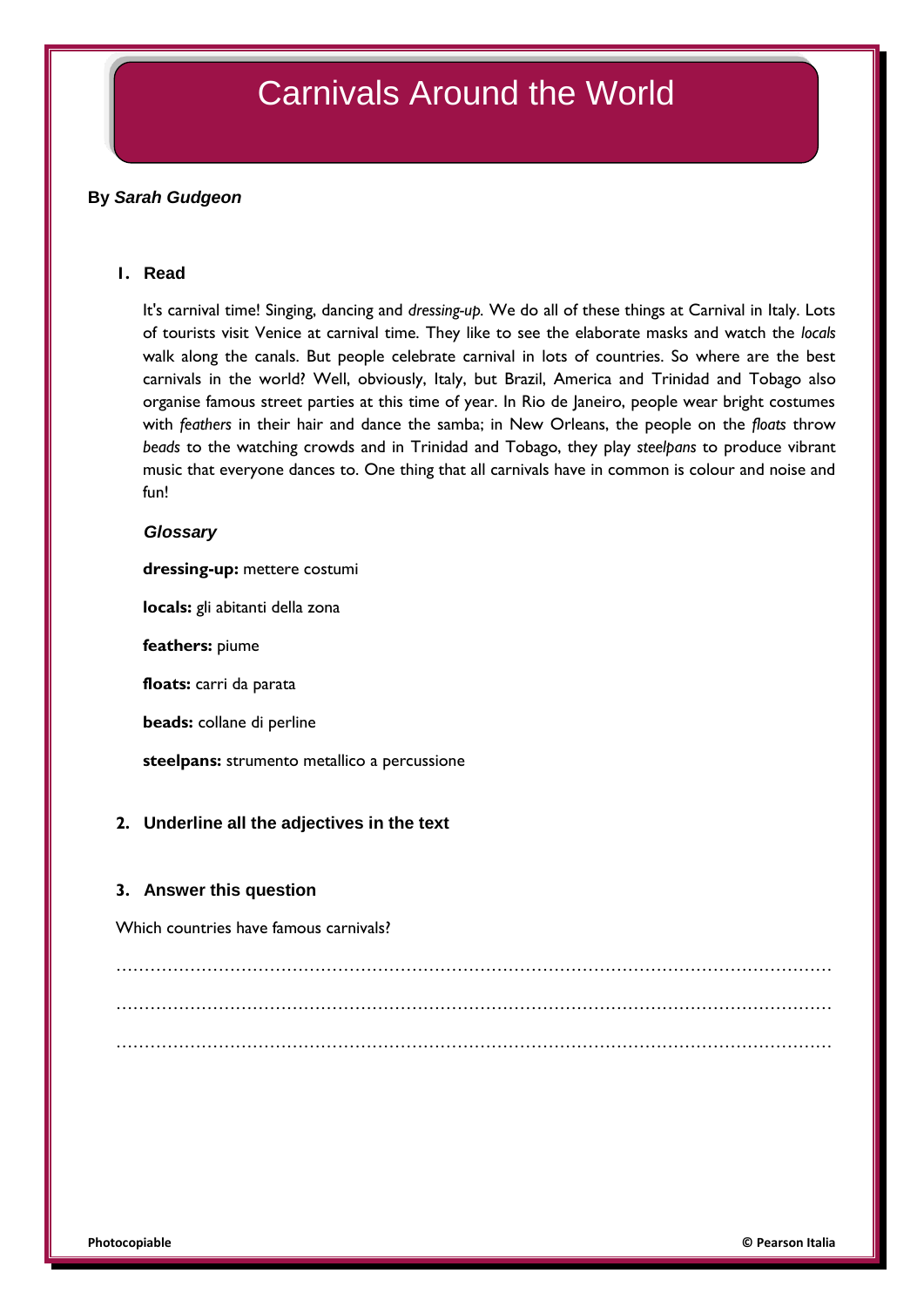## **4. Write a postcard to a friend**

You are in Rio de Janeiro, Brazil. Describe the carnival. Use theses prompts plus the adjectives from exercise 2 to help you.

| Love, |  |
|-------|--|

……………………………….…(your name)